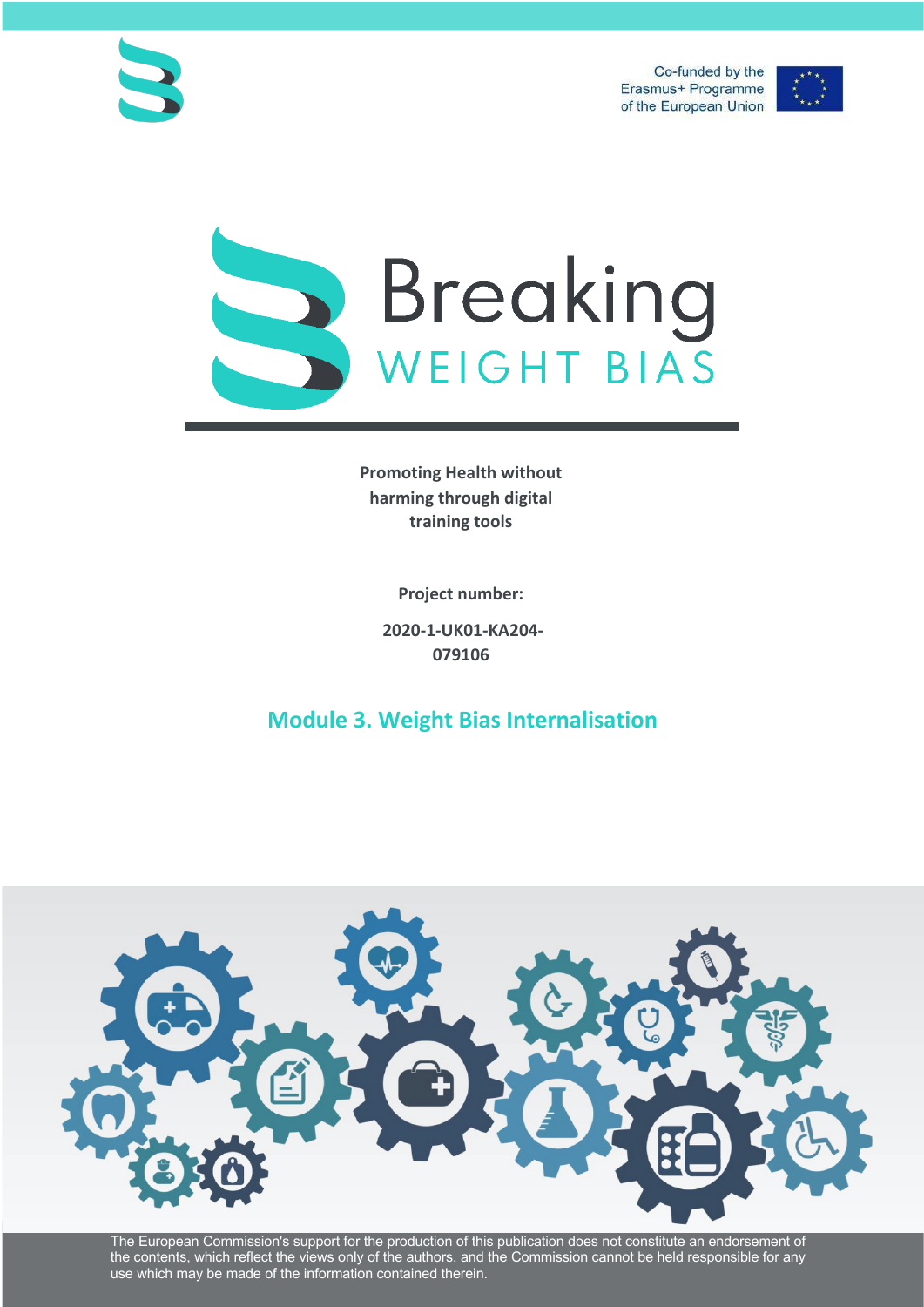



| Module 3. Weight Bias Internalisation |   |
|---------------------------------------|---|
| TRAINING CONTENT                      | ີ |
| EXTERNAL RESOURCES                    | Δ |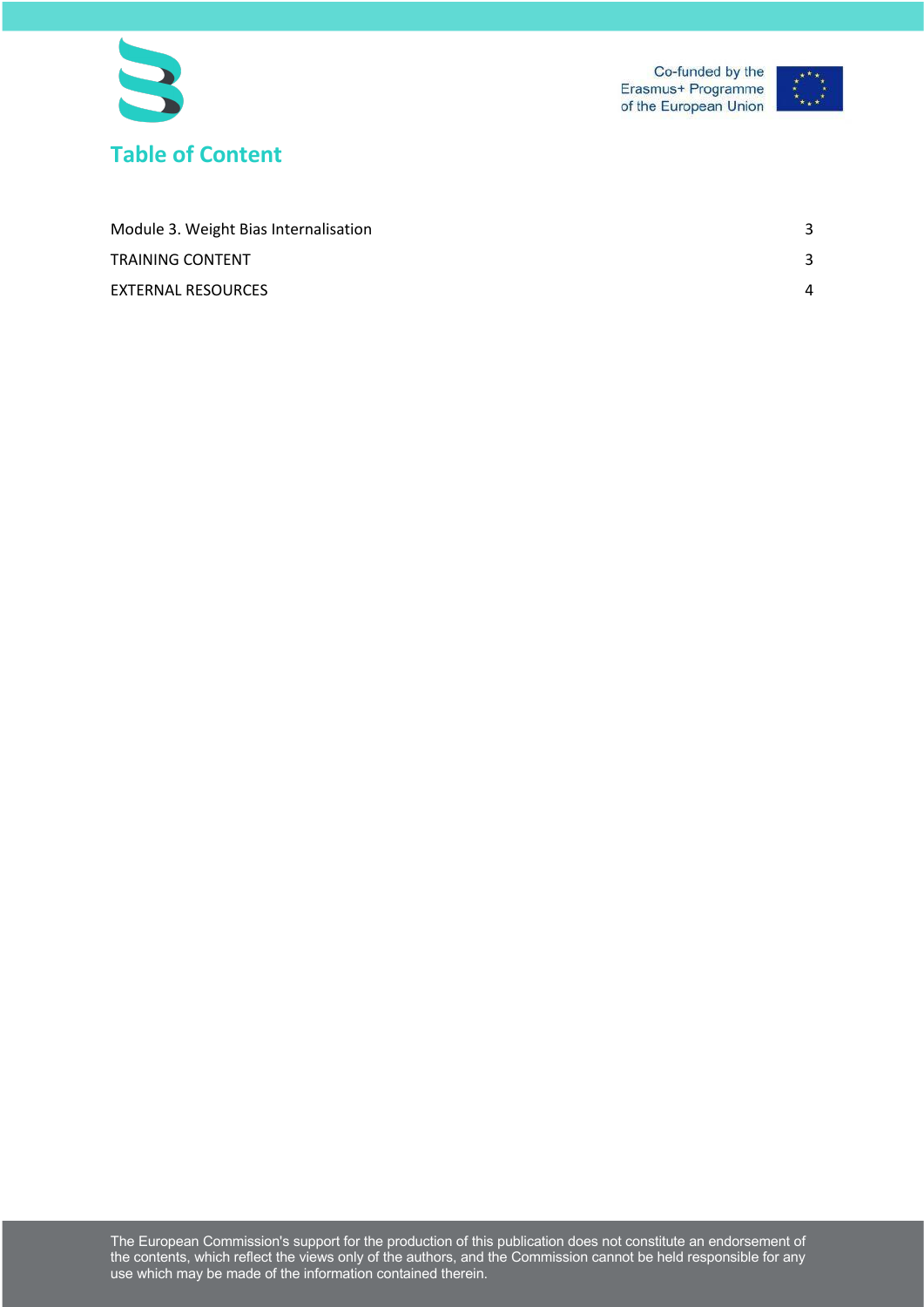

## **Module 3. Weight Bias Internalisation**

## **TRAINING CONTENT**

## **Learning Objectives**

By reading this module, health care professionals will:

- provide knowledge on the internalisation of weight bias and factors that contribute to it, with reference to the moral dimension of weight bias and gender differences;
- introduce autonomous motivation versus controlled motivation in Selfdetermination theory;
- support health professionals in becoming more aware of the coping strategies and different ways that patients may respond to internalised body weight bias;
- encourage the identification of maladaptive coping strategies ;
- provide an overview of adaptive forms of coping that can be helpful for patients experiencing weight bias.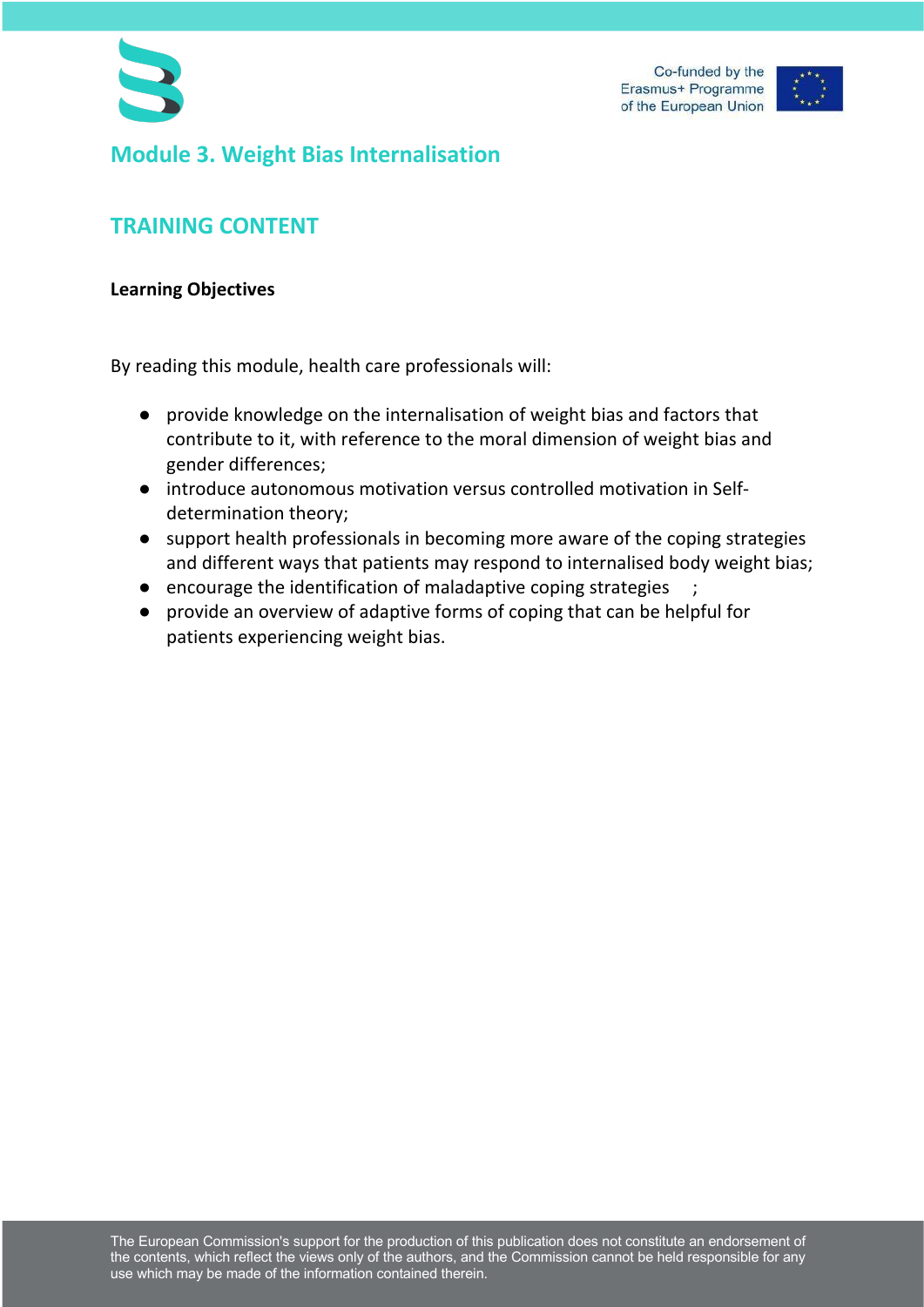



## **EXTERNAL RESOURCES**

Aguilar-Vafaie, M.E. & Abiari, M. (2007). Coping Response Inventory: Assessing coping among Iranian college students and introductory development of an adapted Iranian Coping Response Inventory (CRI). 18:106–111. https://doi.org/10.1080/13674670600996639

Boswell, R. G., & White, M. A. (2015). Gender differences in weight bias internalisation and eating pathology in overweight individuals. *Advances in Eating Disorders*, *3*(3), 259-268.

- Brown, CL. Skelton, JA. Perrin, EM. Skinner, AC. (2016). Behaviors and motivations for weight loss in children and adolescents. Obesity, *24*(2), 446–452. https://doi.org/10.1002/oby.21370.
- Carraça, EV. Markland, D. Silva, MN. Coutinho, SR. Vieira, Minderico, PN. Sardinha, LB. Teixeira, PJ. (2011). Dysfunctional body investment versus body dissatisfaction: Relations with well-being and controlled motivations for obesity treatment. Motivation and Emotion, 35, 423. https://doi.org/10.1007/s11031-011-9230-0
- Carver, C. S., Scheier, M. F., & Weintraub, J. K. (1989). Assessing coping strategies: A theoretically based approach. *Journal of Personality and Social Psychology, 56*(2), 267– 283. https://doi.org/10.1037/0022-3514.56.2.267 Carver, C.S. (1997). You want to measure coping but your protocol' too long: Consider the brief cope. International Journal of Behavioral Medicine, 4:92–100. https://doi.org/10.1207/s15327558ijbm0401\_6.
- Deci, E. L., & Ryan, R. M. (2013). *Intrinsic motivation and self-determination in human behavior*. Springer Science & Business Media.
- Degher, D., Hughes, G. (1999). The adoption and management of a ''fat'' identity. In J. Sobal, D. Maurer (Eds.), Interpreting weight: the social management of fatness and thinness (pp. 11–27), New York. Mazurkiewicz
- Duart, C. Pinto-Gouveia, J. Ferreira, C. (2014). Escaping from body image shame and harsh self-criticism: Exploration of underlying mechanisms of binge eating. Eating Behaviors, 15(4), 638-643. https://doi.org/10.1016/j.eatbeh.2014.08.025.
- Durso, LE. Latner, JD. (2008). Understanding self-directed stigma: development of the Weight Bias Internalization Scale. Obesity (Silver Spring). 16:80-86.
- Emmer, C., Bosnjak, M., & Mata, J. (2020). The association between weight stigma and mental health: A meta-analysis. *Obesity Reviews*, *21*(1), e12935.
- Folkman, S. Moskowitz, JT. (2004). Coping: pitfalls and promise. Annual review of psychology, 55, 745-74. https://doi.org/10.1146/annurev.psych.55.090902.141456.
- Gerend, M. A., Patel, S., Ott, N., Wetzel, K., Sutin, A. R., Terracciano, A., & Maner, J. K. (2021). Coping with weight discrimination: Findings from a qualitative study. *Stigma and Health*.
- Guyll, M., Matthews, K. A., & Bromberger, J. T. (2001). Discrimination and unfair treatment: relationship to cardiovascular reactivity among African American and European American women. *Health Psychology*, *20*(5), 315.
- Hackman, J., Maupin, J., & Brewis, A. A. (2016). Weight-related stigma is a significant psychosocial stressor in developing countries: evidence from Guatemala. *Social Science & Medicine*, *161*, 55-60.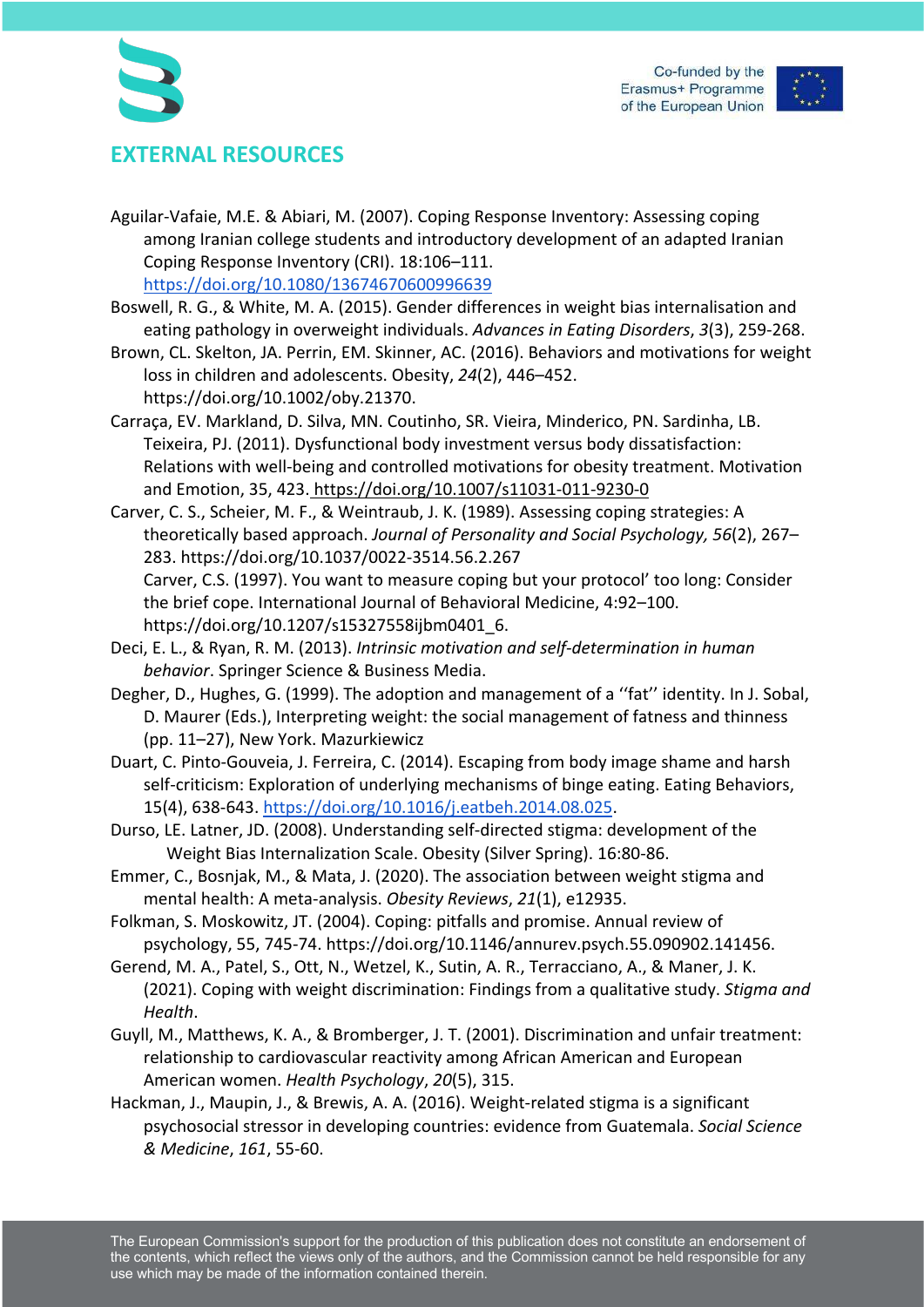

Co-funded by the Erasmus+ Programme of the European Union

- Hagger, M. S., Hardcastle, S. J., Chater, A., Mallett, C., Pal, S., & Chatzisarantis, N. L. D. (2014). Autonomous and controlled motivational regulations for multiple health-related behaviors: between-and within-participants analyses. *Health Psychology and Behavioral Medicine: An Open Access Journal*, *2*(1), 565-601.
- Hatzenbuehler, M. L., Keyes, K. M., & Hasin, D. S. (2009). Associations between perceived weight discrimination and the prevalence of psychiatric disorders in the general population. *Obesity*, *17*(11), 2033-2039.
- Hayward, L. E., Vartanian, L. R., & Pinkus, R. T. (2018). Weight stigma predicts poorer psychological well-being through internalized weight bias and maladaptive coping responses. *Obesity*, *26*(4), 755-761.
- Hilbert A., Braehler E., Schmidt R., Löwe B., Häuser W., Zenger M. (2015). Self-Compassion as a Resource in the Self-Stigma Process of Overweight and Obese Individuals. *Obes Facts 8*:293–301 https://doi.org/10.1159/000438681
- Himmelstein, M. S., Puhl, R. M., Quinn, D. M. (2018). Weight stigma and health: The mediating role of coping responses. *Health Psychology, 37*(2), 139–147. https://doi.org/10.1037/hea0000575
- Hoverd, W. J., & Sibley, C. G. (2007). Immoral bodies: the implicit association between moral discourse and the body. *Journal for the Scientific Study of Religion*, *46*(3), 391-403.
- Joanisse, L. Synnott, A. (1999). Fighting back: reactions and resistance to the stigma of obesity. In J. Sobal, Maurer D. (Eds.), Interpreting weight: the social management of fatness and thinness (pp. 49–70), New York.
- Lawrence, J.W. Fauerbach, J.A. Heinberg, L.J. Doctor, M. Thombs, B.D. (2006). The reliability and validity of the Perceived Stigmatization Questionnaire (PSQ) and the Social Comfort Questionnaire (SCQ) among an adult burn survivor sample. Psychological Assessment, 18:106–111. https://doi.org/10.1037/1040-3590.18.1.106.
- Lazarus, R. S., & Folkman, S. (1984). *Stress, appraisal, and coping*. Springer publishing company.
- Lee M.S., Gonzalez B.D., Small B.J., Thompson J.K. (2019). Internalized weight bias and psychological wellbeing: An exploratory investigation of a preliminary model. PLoS ONE 14(5): e0216324. https://doi.org/10.1371/journal.pone.0216324
- Lewis, TT. Aiello, AE. Leurgans, S. Kelly, J. Barnes, LL. (2010) Self-reported experiences of everyday discrimination are associated with elevated C-reactive protein levels in older African-American adults. Brain, Behavior, and Immunity, 24: 438–443.
- Li, W., & Rukavina, P. (2009). A review on coping mechanisms against obesity bias in physical activity/education settings. *Obesity reviews*, *10*(1), 87-95.
- Mazurkiewicz, N. Lipowski, M. Krefta, J. Lipowska, M. (2021). "Better If They Laugh with Me than at Me": The Role of Humor in Coping with Obesity-Related Stigma in Women. International Journal of Environmental Research and Public Health, 18 (15), 7974. https://doi.org/10.3390/ijerph18157974
- Menzel, J. E., Schaefer, L. M., Burke, N. L., Mayhew, L. L., Brannick, M. T., & Thompson, J. K. (2010). Appearance-related teasing, body dissatisfaction, and disordered eating: A metaanalysis. *Body image*, *7*(4), 261-270.
- Pearl, R. L., & Puhl, R. M. (2014). Measuring internalized weight attitudes across body weight categories: validation of the modified weight bias internalization scale. *Body image*, 11(1), 89–92. https://doi.org/10.1016/j.bodyim.2013.09.005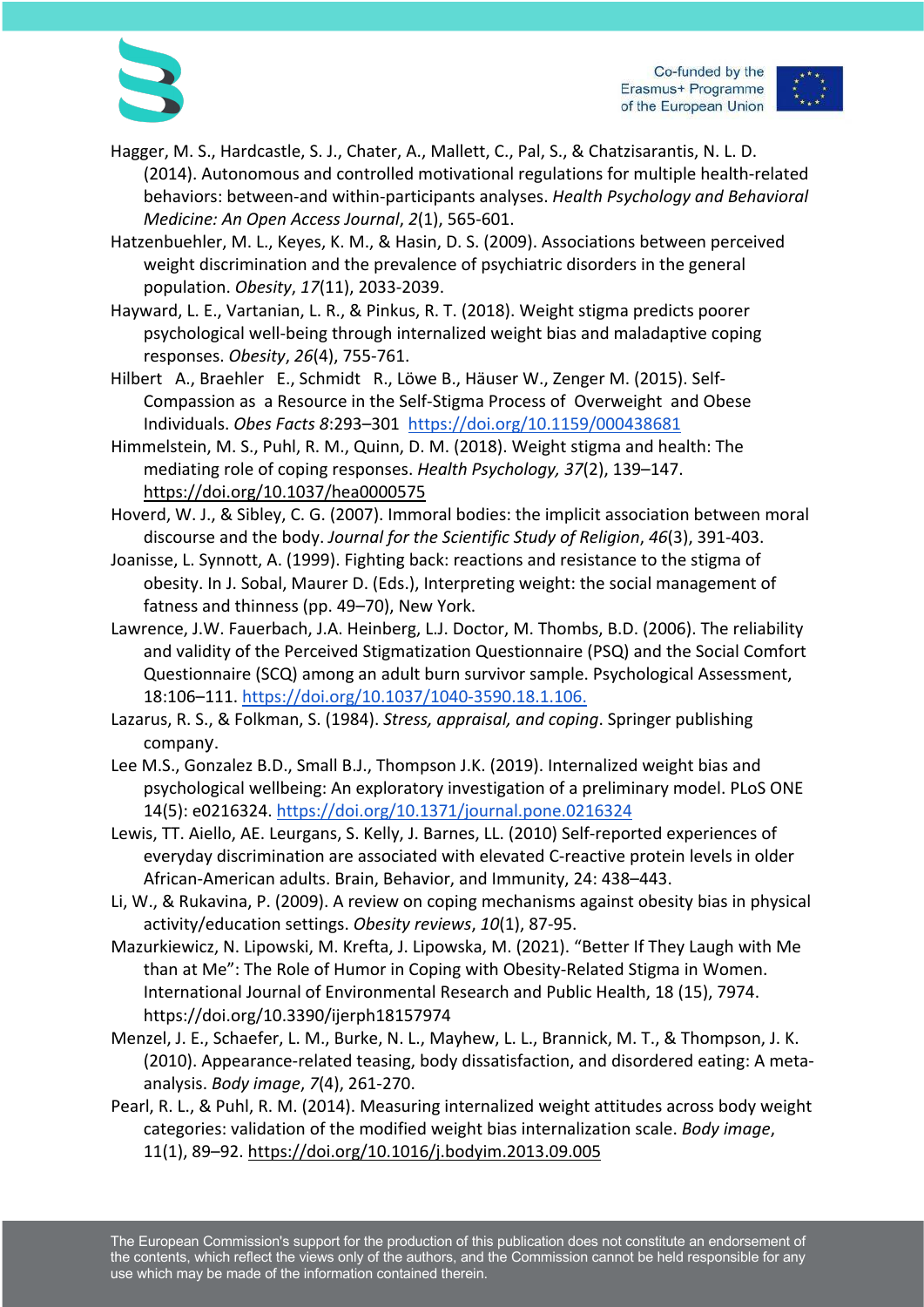

Co-funded by the Erasmus+ Programme of the European Union

- Pearl, R. L., & Puhl, R. M. (2018). Weight bias internalization and health: a systematic review. *Obesity Reviews, 19*(8), 1141–1163. https://doi.org/10.1111/obr.12701
- Pearl, R. L., Wadden, T. A., Tronieri, J. S., Chao, A. M., Alamuddin, N., Bakizada, Z. M., ... & Berkowitz, R. I. (2018). Sociocultural and familial factors associated with weight bias internalization. *Obesity facts*, *11*(2), 157-164.
- Pelletier, L. G., & Dion, S. C. (2007). An examination of general and specific motivational mechanisms for the relations between body dissatisfaction and eating behaviors. *Journal of social and clinical psychology*, *26*(3), 303-333.
- Puhl, R. Brownell, KD. (2003). Ways of coping with obesity stigma: review and conceptual analysis. Eating Behaviors, 4(2003), 53-78. https://doi.org/10.1016/s1471- 0153(02)00096-x.
- Puhl, R.M., & Himmelstein, M. S. (2018). Weight bias internalization among adolescents seeking weight loss: Implications for eating behaviors and parental communication. Frontiers in psychology, 9, 2271.
- Puhl, R.M. Moss-Racusin, CA. Schwartz, MB. (2012). Internalization of Weight Bias: Implications for Binge Eating and Emotional Well-Being. Obesity, 15(1), 19-23. https://doi.org/10.1038/oby.2007.521
- Puhl R.M., Moss-Racusin C.A., Schwartz M.B., Brownell K.D. (2008). Weight stigmatization and bias reduction: perspectives of overweight and obese adults. *Health Educ Res. 23*(2):347–58. https://doi.org/10.1093/her/cym052
- Puhl, RM. Wall, MM. Chen, C. Austin, S.B. Eisenber, ME. and Neumark-Sztainer, D. (2017). Experiences of Weight Teasing in Adolescence and Weight-relted Outcomes in Adulthood: A 15-year Longitudinal Study. Preventive Medicine, 100, 173-179. https://doi.org/10.1016/j.ypmed.2017.04.023
- Stanisławski K. (2019). The Coping Circumplex Model: An Integrative Model of the Structure of Coping With Stress. *Frontiers in psychology,* 10, 694. https://doi.org/10.3389/fpsyg.2019.00694
- Täuber, S., Gausel, N., & Flint, S. W. (2018). Weight bias internalization: the maladaptive effects of moral condemnation on intrinsic motivation. *Frontiers in psychology*, *9*, 1836.
- Thompson, R. Mata, J. Jaeggi, S.M. Buschkuehl, M. Jonides, J. Gotlib, I. (2010). Maladaptive Coping, Adaptive Coping, and Depressive Symptoms: Variations across Age and Depressive State. Behaviour Research and Therapy, 48(6), 259-466. https://dx.doi.org/10.1016%2Fj.brat.2010.01.007
- Teegardin C. (2012). Grim childhood obesity ads stir critics. The Atlanta Journal Constitution. In Tomiyama, A., Carr, D., Granberg, E.M. Major, B. Robinson, E. Sutin, AR. Brewis, A. (2018)*.* How and why weight stigma drives the obesity 'epidemic' and harms health. *BMC Med* 16, 123. https://doi.org/10.1186/s12916-018-1116-5
- Tomiyama, AJ. Carr, D. Granberg, EM. Major, B. Robinson, E. Sutin, AR. Brewis, A. (2018). How and why weight stigma drives the obesity 'epidemic' and harms health. BMC Medicine, 16, 123. https://doi.org/10.1186/s12916-018-1116-5
- Tylka, T.L. Annunziato, R.A. Burgard, D. Daníelsdóttir, S. Shuman, E. Davis, C. Calogero, R.M. (2014). "The Weight-Inclusive versus Weight-Normative Approach to Health: Evaluating the Evidence for Prioritizing Well-Being over Weight Loss", Journal of Obesity, vol. 2014, Article ID 983495, 18 pages,. https://doi.org/10.1155/2014/983495